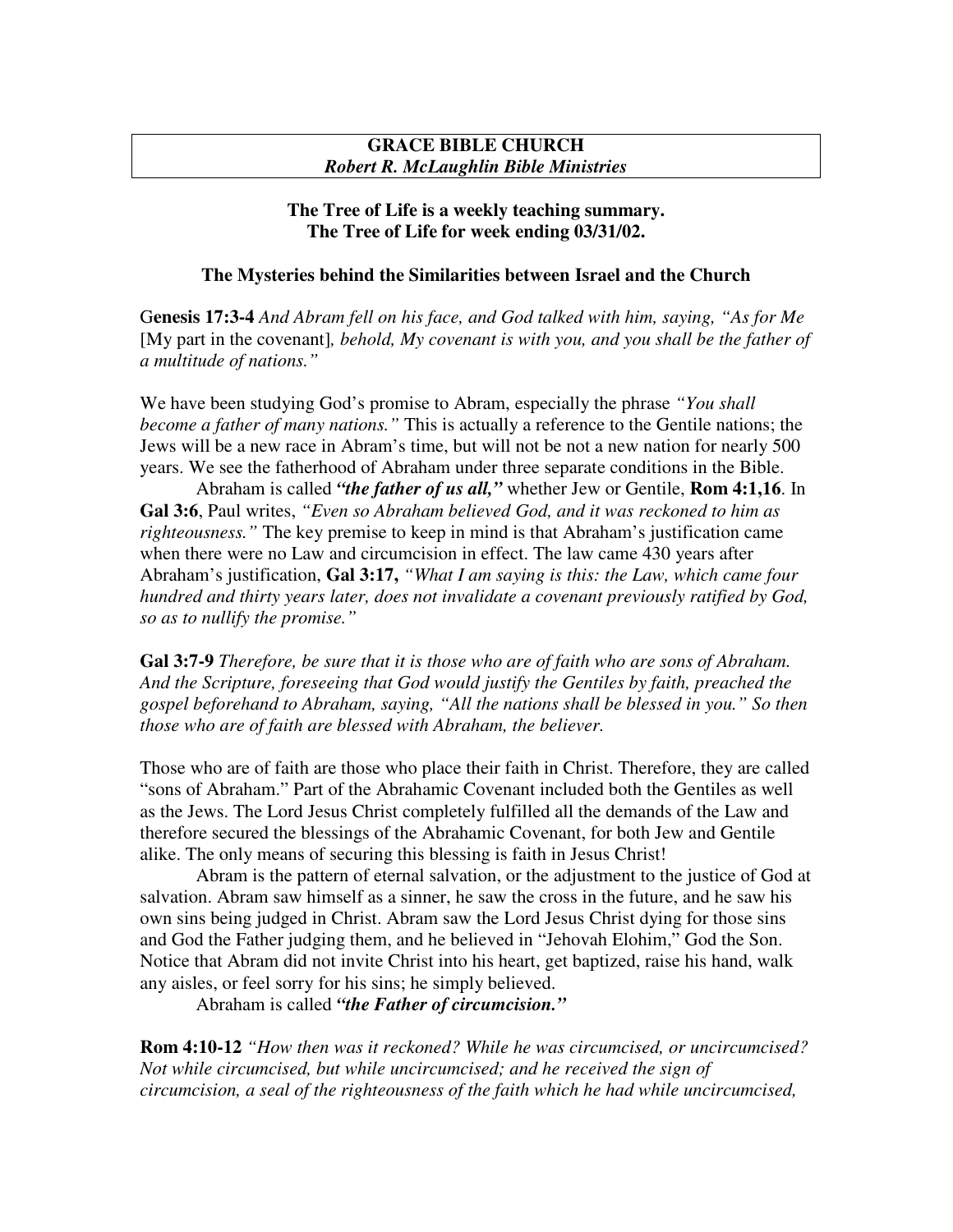*that he might be the father of all who believe without being circumcised, that righteousness might be reckoned to them, and the father of circumcision to those who not only are of the circumcision, but who also follow in the steps of the faith of our father Abraham which he had while uncircumcised.*

Abram is the source, the originator of the new race of Jews, and this is his title for the beginning of a new race, the new racial species that began at the moment he received circumcision.

The third fatherhood of Abram is found in **Gen 17:4-5,** our main passage, and in Rom 4:17 where he is called the "father of many nations": *"(as it is written, a father of many nations have I made you) in the sight of Him whom he believed, even God, who gives life to the dead and calls into being that which does not exist."* This is a reference to the pattern of *supergrace* and *ultra-supergrace* prosperity, in this case, Abram's sexual prosperity through which he became the

father of many Gentile nations, including the nations that would come from the six sons of his future mistress Keturah.

**Gen 17:4** *"As for Me, behold, My covenant is with you, and you shall be the father of many* [Gentile] *nations."*

This verse also emphasizes that when God blesses the mature believer who adjusts to the justice of God, there is blessing for others associated with him and even great historical impact. This is why Sarai

became "Sarah" in **Gen 17:15** and the second member of the new race. Sarah becomes the mother of the new race, but neither Hagar nor Ishmael ever became a new race. This will result in a division in the camp that will eventually call for separation.

Abram becomes the first Jew; Sarah becomes the second through blessing by association. The new racial species was a blessing from the grace of God, just as the new *spiritual* species in the Church-age, **2Co 5:17,** *"Therefore if any man is in Christ, he is a new creature; the old things passed away; behold, new things have come."* In the history of the human race only two new species have been added:

- **Israel** was added as the new racial species; the Jew is racially different from all the descendants of Shem, Ham, and Japheth.
- The **Church** is the new spiritual species.

There are some interesting correlations between the two new species. **Israel** came from procreation, originating with the first Adam. The **Church** came from the last Adam, the Lord Jesus Christ, as He perpetuated the great power experiment of the Hypostatic Union into the Church-age, His Bride demanding a new spiritual species for the utilization of divine power.

#### **1Co 15:22** *For as in Adam all die, so also in Christ all shall be made alive.*

The new **spiritual** species originates from regeneration and the mechanics of the baptism of the Holy Spirit. The new **racial** species of Israel had to be perpetuated through procreation, while in the Church-age the new spiritual species of the Royal Family of God is perpetuated through the baptism of the Spirit at the point of salvation. In both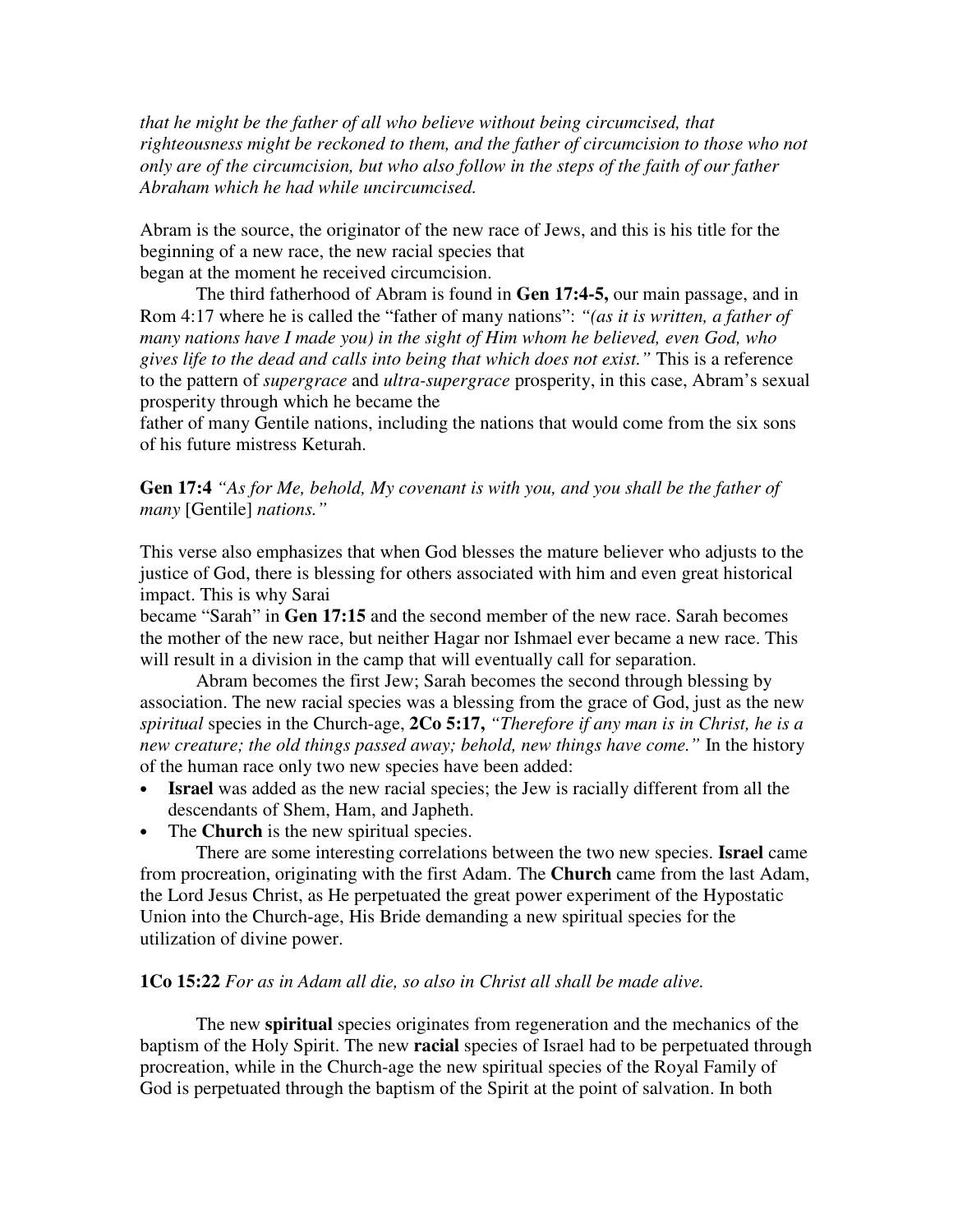cases, *birth* is involved, the birth of Isaac to Abraham and Sarah, and being born again through regeneration and the baptism of the Spirit.

Abram and Sarai are a new race, and Hagar and Ishmael belong to the old Semitic race, being related to the Arabs, and here is the beginning of the Mid-East Crisis. The Apostle Paul taught that this represented the works of the flesh (Ishmael, the human solution) versus the works of the Spirit (Isaac, the divine promise).

**Gal 4:29-31** *But as at that time he who was born according to the flesh persecuted him who was born according to the Spirit, so it is now also. But what does the Scripture say? "Cast out the bondwoman and her son, for the son of the bondwoman shall not be an heir with the son of the free woman. So then, brethren, we are not children of a bondwoman, but of the free woman."*

Israel has both a racial and a spiritual election. The racial election of Israel is Abraham's physical seed based on procreation and genetics. The Jew as the newest race in history has the genes of Abraham, Isaac, and Jacob. However, the election of Abraham's *spiritual* seed is based on regeneration. Born-again Jews have both a racial and spiritual election. The spiritual election of Abraham's seed is related to Abraham's salvation, the pattern for salvation in the Old Testament.

# **Gen 15:6** *Abraham believed in the Lord and it was credited to his account for righteousness.*

No one was ever saved by keeping the Law, even in the Old Testament. People were saved in the Old Testament as they are now, although they knew the object of their faith by a different name; they were looking forward to the Cross, whereas we look back on the Cross. The object of faith in the New Testament is Jesus Christ; the object of faith in the Old Testament was the Lord, Jehovah. Both refer to the same Person, God the Son, but in different languages.

The election of the Church, the Royal Family of God, is strictly spiritual and invisible, a part of every Church-age believer's *portfolio of invisible assets.* It removes all environmental, genetic, and volitional handicaps; we are all equal "in Christ." God created each of these new species for a historical impact—Israel for a **visible** historical impact in the Old Testament (the Age of Israel) and in the Millennium as a client nation, and the Church for an **invisible** historical impact during the times of the Gentiles.

Each new species is a witness for the prosecution in Satan's **appeal trial**, which is coterminous with human history. God uses Israel in the *trial* phase of Old Testament history; He uses the Church in the *rebuttal* phase of New Testament history.

In the trial phase all admissible evidence is presented before the judge, or in some cases the jury. In our doctrine, the trial phase begins with the fall of man in the Garden and continues until the beginning of the dispensation of the Hypostatic Union. Human history was begun and mankind created in order to duplicate the conditions of the prehistoric angelic conflict. This provided the evidence and precedence for Satan's appeal trial during human history. The fall of man in the Garden of Eden even duplicates the fall of Satan in the Garden of God, both occurring in perfect environment.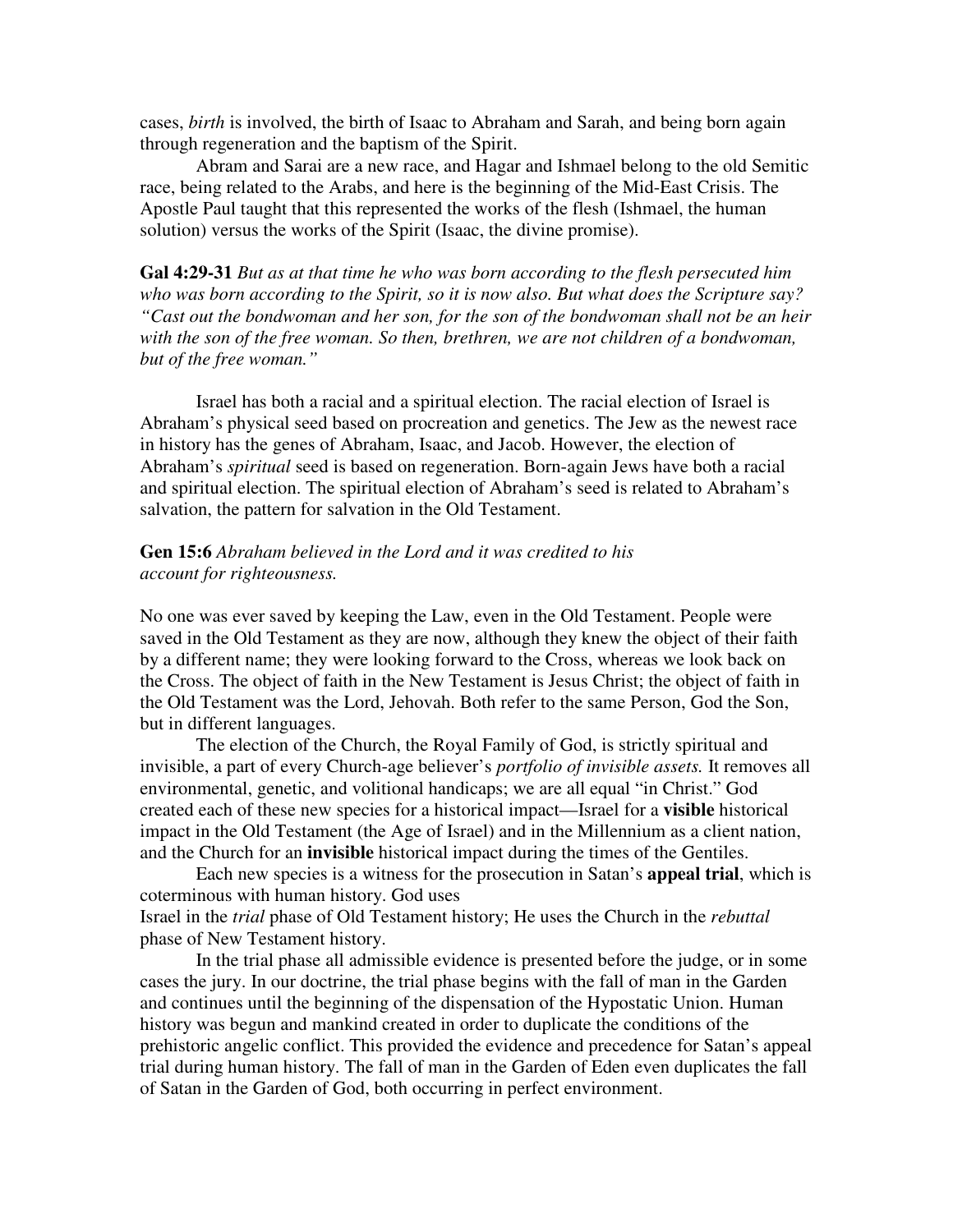The trial phase in the court of appeals is essentially Old Testament history. Man was given the opportunity to choose for or against God, with one command from God; only one thing was forbidden. With the fall of Adam, Satan became the ruler of planet earth and from this position presents the defense in the historical appeal trial of all fallen angels, **2Co 4:4**; he is the god of this world. The courtroom is planet earth because it was on planet earth that the angelic conflict originally took place. According to **Eze 28,** at one time Satan led all the angels on planet earth in worshipping God.

The human race provides evidence, arguments, and precedents in the appeal trial whether winners or losers. God entered His evidence by creating man just as the angels were created—innocent (or perfect) with the potential to love and worship God through *right decisions*, as well as the potential to become imperfect through *wrong decisions*. Human history provides circumstances and options similar to those of angelic history before man's creation. For example, Satan had been created in perfect innocence; Adam was created in perfect innocence. The angels have free will; man has free will. Adam freely and deliberately chose to follow the pattern of arrogance that characterized Satan's original revolution. Therefore, the fall of Adam duplicates the fall of Satan.

The rebellion of Satan in the Garden of God resulted in the fall of angelic creatures, **Rev 12:4a**. The rebellion of Adam in the Garden of Eden resulted in the fall of mankind, **Rom 5:12**. In angelic history, God provided a decision-making process by which angels could express non-meritorious positive volition. Through the exercise of their free will,

angelic creatures are divided into two categories—elect and fallen angels, **Rev 12:7**, **1Ti 5:21**, **Mat 25:41**, **Mar 8:38**. The Bible does reveal a form of reconciliation for angels, **Col 1:20**, **Phi 2:10**, **Heb 2:2**.

Likewise, God provided salvation for all mankind so that man can express nonmeritorious positive volition through faith in Christ, **Joh 3:16**. Through the exercise of free will mankind is divided into two categories, believers and unbelievers, **Joh 3:36**.

The formal presentation of the case begins with the prosecution presenting its case, followed by the defense presenting its case in the **trial phase** (Old Testament history and the new **racial** species, the Jew), and then the **rebuttal phase** (New Testament history and the new **spiritual** species, the Church). Human history is basically a courtroom trial, where we are witnesses before the angels, testifying to God's justice. This is brought out by many passages and principles from the Word of God.

**Job 2:3** *And the Lord said to Satan, "Have you considered My servant Job? For there is no one like him on the earth, a blameless and upright man fearing God and turning away from evil. And he still holds fast his integrity, although you incited Me against him, to ruin him without cause."*

**1 Cor 4:9** *For, I think, God has exhibited us apostles last of all, as men condemned to death; because we have become a spectacle to the world, both to angels and to men.*

**1Pe 1:12** *It was revealed to them that they were not serving themselves, but you, in these things which now have been announced to you through those who preached the gospel to you by the Holy Spirit sent from heaven—things into which angels long to look.*